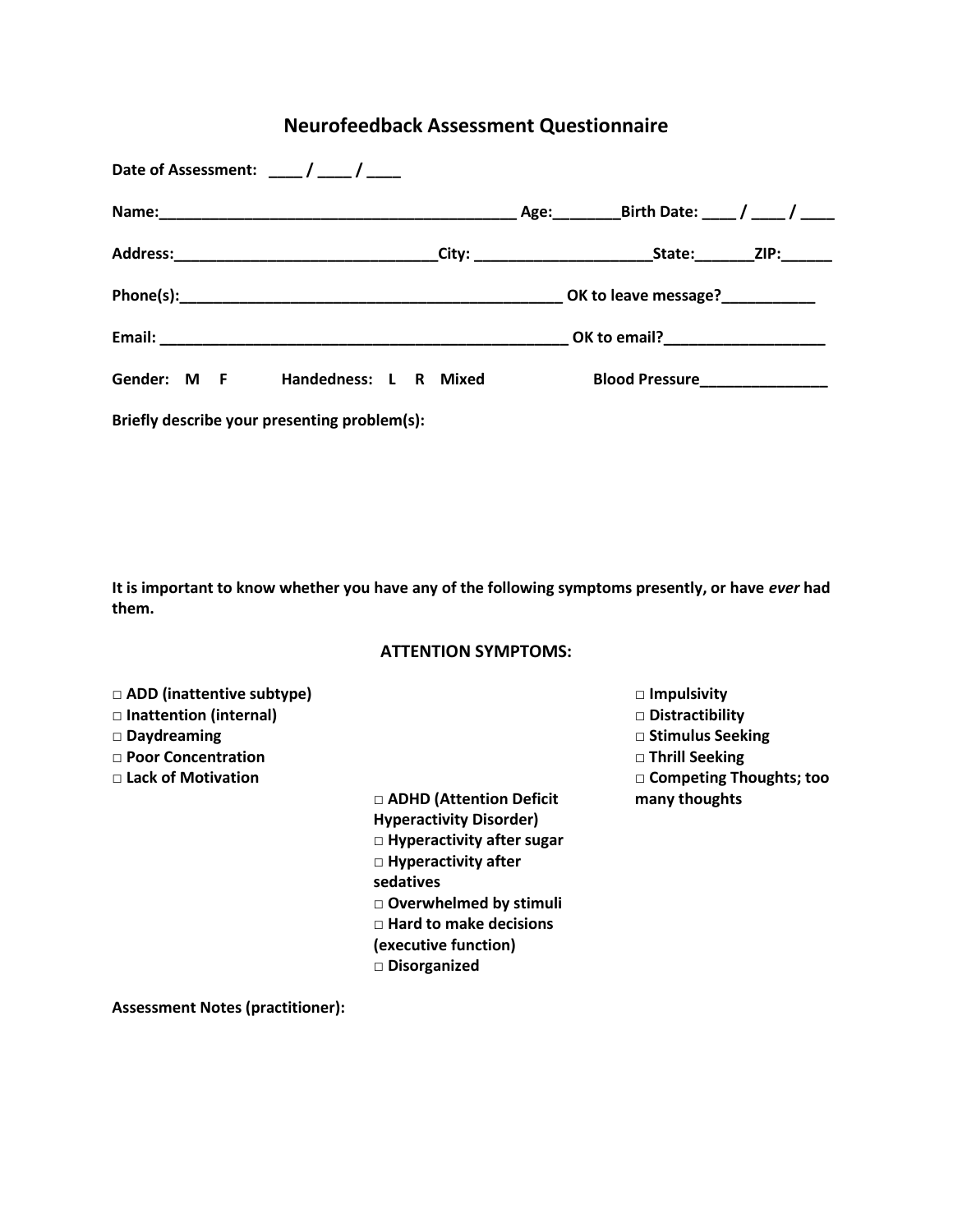#### **SLEEP SYMPTOMS:**

**□ Night sweats** 

**□ Frequent waking during night (without agitation) □ Sleeping too much □ Sleep apnea □ Snoring □ Not rested after sleep □ Waking early**

**□ Difficulty falling asleep (mind quiet)**

> **□ Night terrors, with screaming, doesn't remember in morning □ Nocturnal myoclonus (jerking, moving while sleeping) □ Sleep walking □ Sleep talking □ Narcolepsy (falling asleep frequently and/or suddenly) □ Too busy to sleep (manic) □ Night sweats (hypoglycemic) □ Enuresis (bedwetting)**

**How long does it take for you to fall asleep? How many hours of sleep do you get a night? What time do you tend to go to bed? What time do you get up? Do you dream in color?**

- **□ Difficulty falling asleep (mind busy)**
- **□ Hot flashes during sleep**
- **□ Physically restless sleep**
- **□ Nightmares (bad dreams)**
- **□ Bruxism (teeth grinding)**
- **□ Restless leg syndrome**
- **□ Vivid dreams**
- **□ Clenching jaw**
- **□ Waking with agitation**
- **□ "Fox hole" sleep**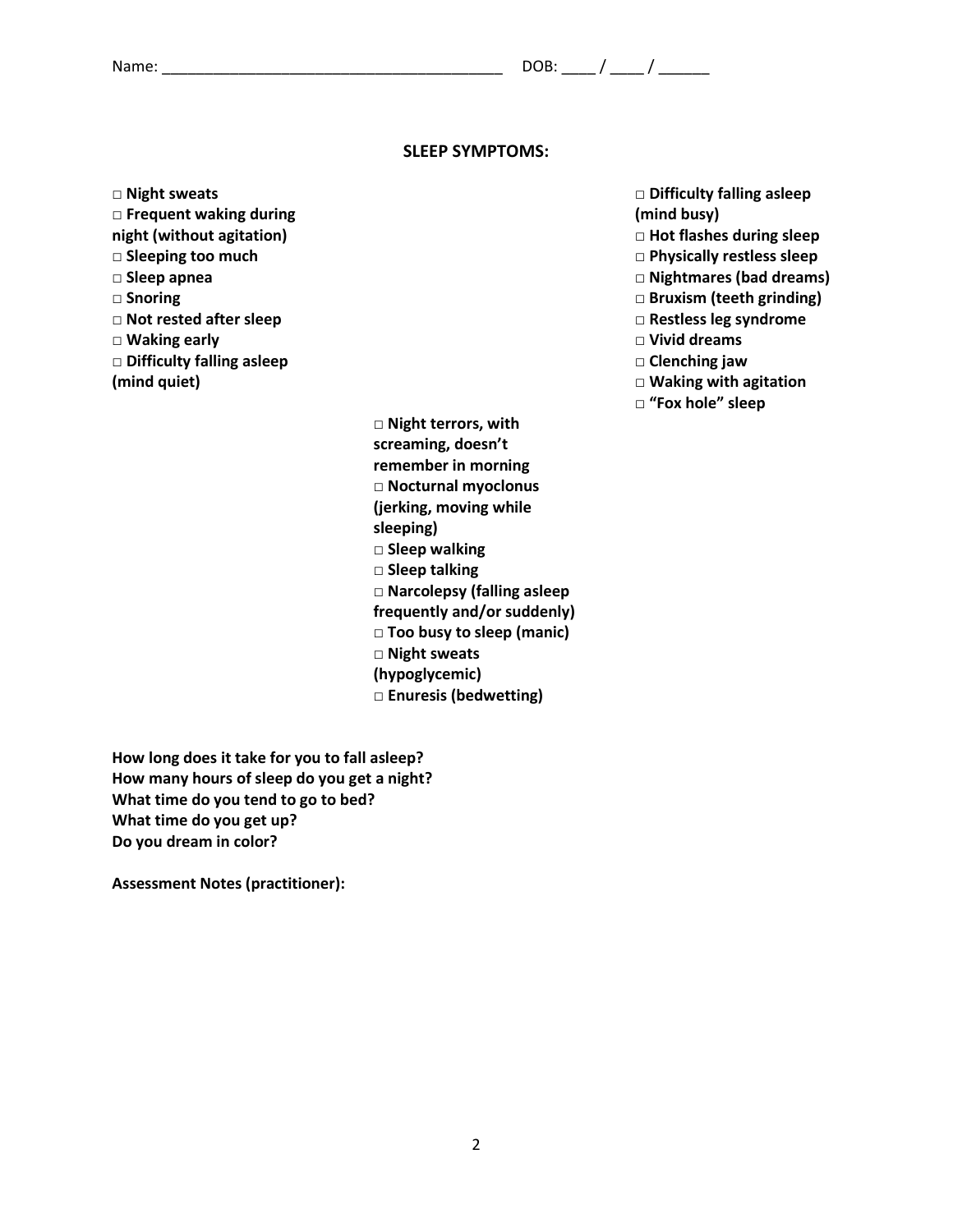## **EMOTIONAL AND BEHAVIORAL SYMPTOMS:**

| □ Anxiety (Worry)                |                             | □ Anxiety (Fear)                   |
|----------------------------------|-----------------------------|------------------------------------|
| □ Depression (Helpless and       |                             | Depression (Agitated)              |
| Hopeless)                        |                             | □ Agitation                        |
| $\Box$ Irritability              |                             | $\Box$ Mania                       |
| $\square$ Feelings easily hurt   |                             | $\Box$ Paranoia                    |
| $\Box$ Perfectionist             |                             | □ Suicidal Thoughts or             |
| $\Box$ Remorseful after tantrums |                             | <b>Actions</b>                     |
| □ Cries easily (feelings hurt)   |                             | $\square$ Shame                    |
| $\Box$ Guilt                     |                             | □ Compulsive Behavior              |
| $\Box$ Withdraws when stressed   |                             | □ Obsessive Thoughts               |
| $\Box$ Passive                   |                             | □ Involuntary Movement or          |
| $\Box$ Wishes was dead           |                             | <b>Tics</b>                        |
| $\Box$ Grumpy                    |                             | □ Impatient                        |
| $\Box$ Thinks little of self     |                             | □ Aggressive - Initiates           |
| <b>D</b> Performance Anxiety     |                             | <b>Conflicts</b>                   |
| $\square$ Shy                    |                             | □ Jealous - Envious                |
| $\Box$ Seasonal Affective        |                             | $\Box$ Angry                       |
| <b>Disorder</b>                  |                             | $\Box$ Rumination                  |
| $\square$ Fidgets                |                             | $\Box$ Hates self                  |
| $\Box$ Whining                   |                             | $\Box$ Dissociative                |
|                                  |                             | $\Box$ Lacks empathy               |
|                                  | □ Binge Eating              | $\Box$ Lacks cause and effect      |
|                                  | $\Box$ Anorexia             | thinking                           |
|                                  | $\square$ Bulimia           | □ Manipulative, controlling        |
|                                  | □ Bipolar (Manic-Depressive | $\Box$ Hold a grudge               |
|                                  | cycles)                     | <b>D</b> Poor comprehension and    |
|                                  | □ Panic attacks             | expression of emotions             |
|                                  | $\Box$ Encopresis (soiling) | $\square$ Lack of body awareness   |
|                                  | □ IBS (Irritable bowel      | (pain, discomfort)                 |
|                                  | syndrome)                   | $\Box$ High pain threshold         |
|                                  | □ Dissociative Identity     | □ Loud unmodulated voice           |
|                                  | Disorder (DID, formerly     | $\Box$ Poor eye contact            |
|                                  | called Multiple Personality | <b>D</b> Poor social awareness     |
|                                  | Disorder)                   | □ Autistic symptoms                |
|                                  | □ Borderline Personality    | □ Motor or vocal tics              |
|                                  | <b>Disorder</b>             | $\Box$ Road rage                   |
|                                  | □ Post-Traumatic Stress     | $\Box$ Nail biting, nervous habits |
|                                  | Disorder (PTSD)             | □ Attachment disorder              |
|                                  | $\Box$ Rages                | (history)                          |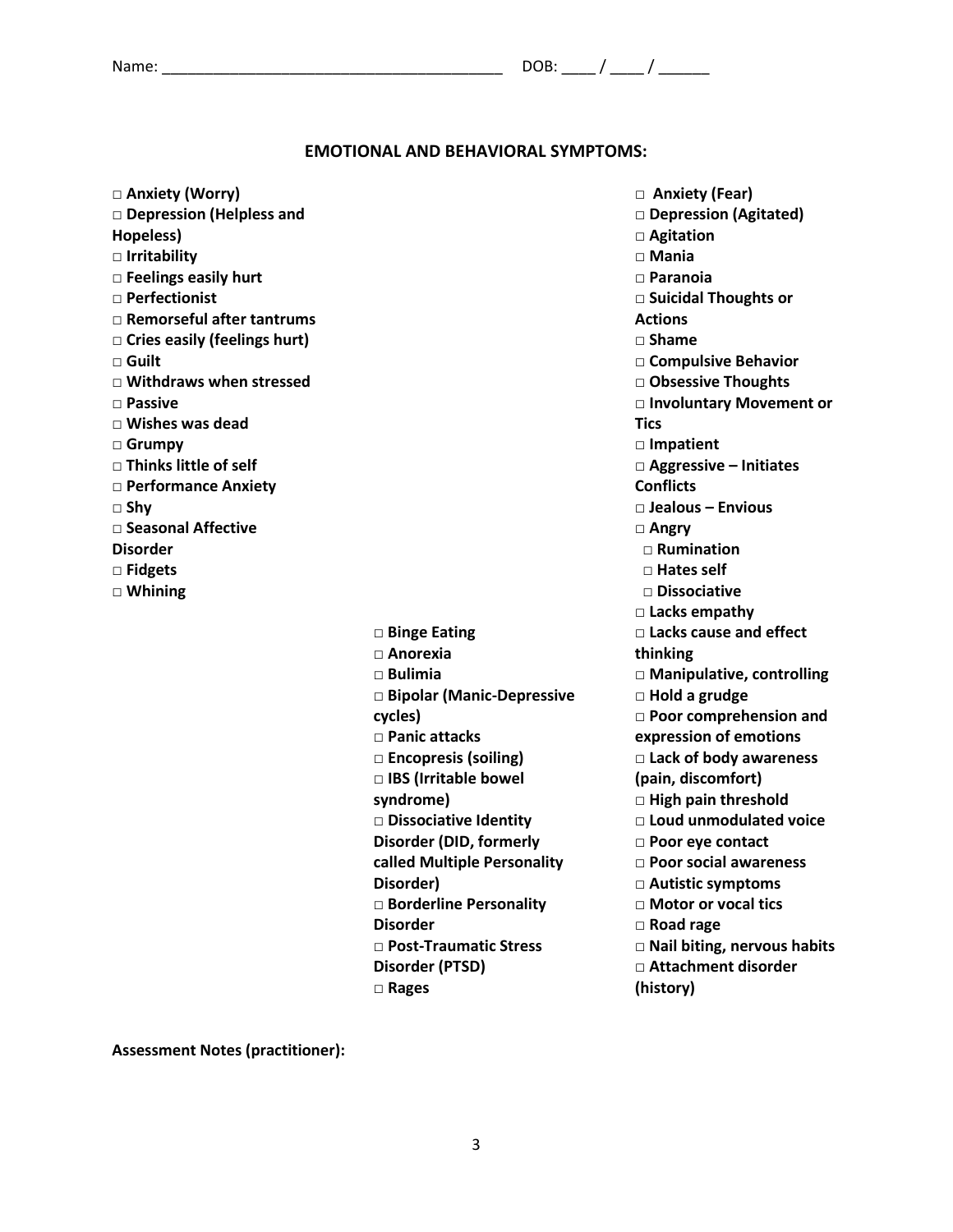### **COGNITIVE SYMPTOMS:**

**□ Dyslexia**

**□ Poor word fluency □ Poor sequential processing □ Poor sequential planning □ Poor reading comprehension □ Difficulty decoding words □ Poor arithmetic calculation □ Indecisive**

**□ Non-verbal learning disabilities**

**□ Poor visuo-spatial skills**

**□ Poor sense of self in space**

**□ Poor drawing□** 

**□ Inability to write neatly (even slowly)**

**□ Poor fine motor skills**

**□ Poor math concepts**

**□ Poor spelling**

**□ Poor tracking during** 

**reading**

**□ Lack of prosody in speech** 

**(monotone speech)**

**□ Poor sense of direction**

**□ Don't know left and right**

#### **PAIN SYMPTOMS:**

**□ Chronic pain with depression □ Chronic aching pain □ Tension headache**

**□ Low pain threshold**

**□ Chronic burning pain**

**□ Chronic throbbing pain**

**□ Chronic stabbing pain**

- **□ Chronic shooting pain**
- **□ Sciatica pain**

**□ High pain threshold**

**□ Peripheral neuropathy** 

**pain**

**□ Emotional reactivity to pain**

**□ Fibromyalgia □ RSD (Reflex Sympathetic Dystrophy) □ Trigeminal neuralgia □ Migraine □ Jaw tension**

**Assessment Notes (practitioner): Cursive or printing? Compare geometry to algebra (spatial/linear to computational, abstract):**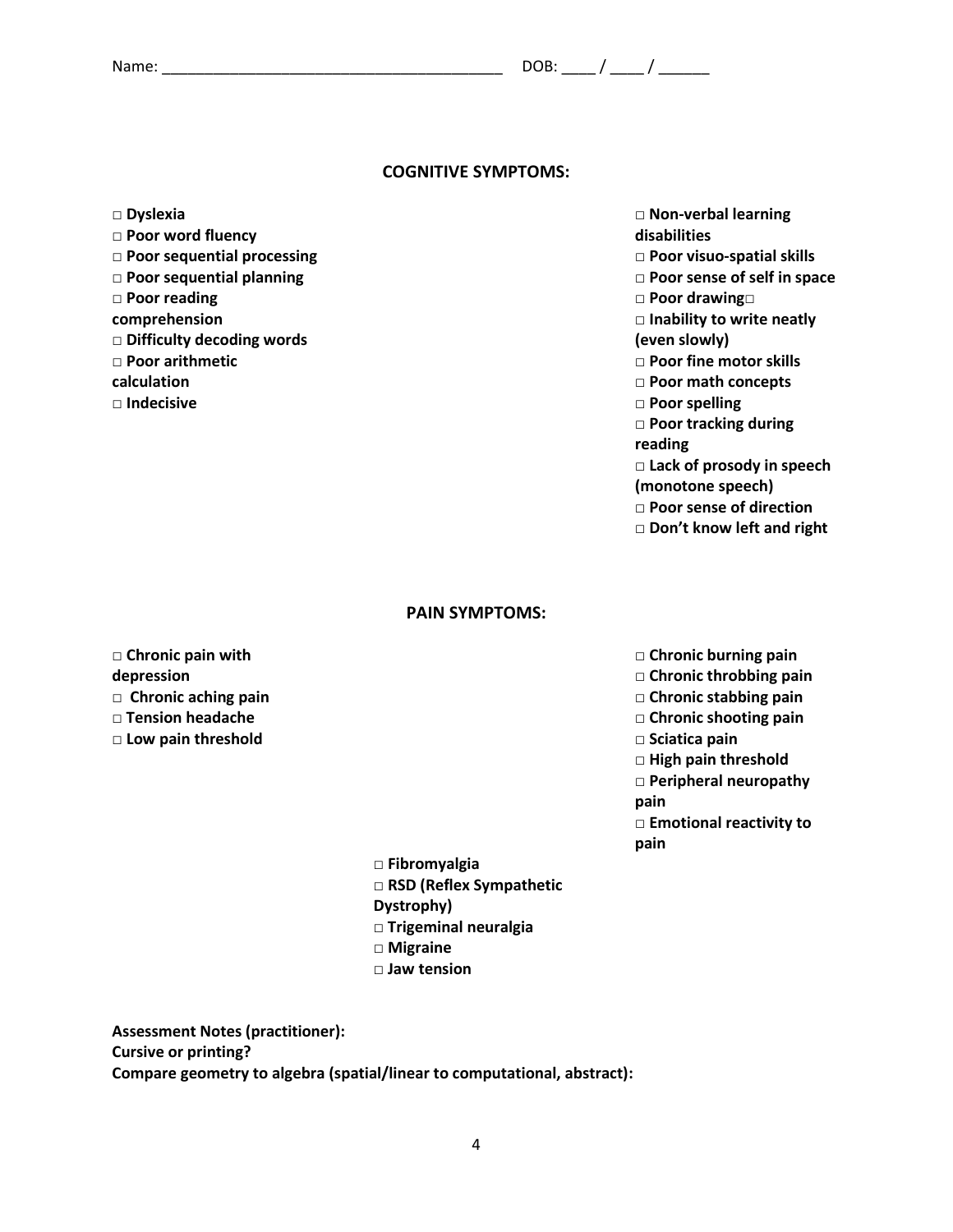### **NEUROLOGICAL AND MOTOR SYMPTOMS:**

**□ Left-brain partial seizures □ Left-brain stroke □ Left-brain TBI (Traumatic brain injury) □ Right body paralysis or paresis □ Enuresis (urinary incontinence)**

- **□ Right-brain partial seizures**
- **□ Right-brain stroke**
- **□ Right-brain TBI**
- **□ Left body paralysis or**
- **paresis**
- **□ Spasticity**
- **□ Tremor**
- **□ Poor balance**
- **□ Poor concentration**
- **□ Involuntary regurgitation**
- **□ Tics**
- **□ Nervous habits/laugh**
- **□ Reflux**
- **□ Generalized seizures**
- **□ Absence (petit mal)**
- **seizures**
- **□ Tonic-clonic (grand mal)**
- **seizures**
- **□ TBI with brain stem injury**
- **□ Vertigo**
- **□ Tinnitus**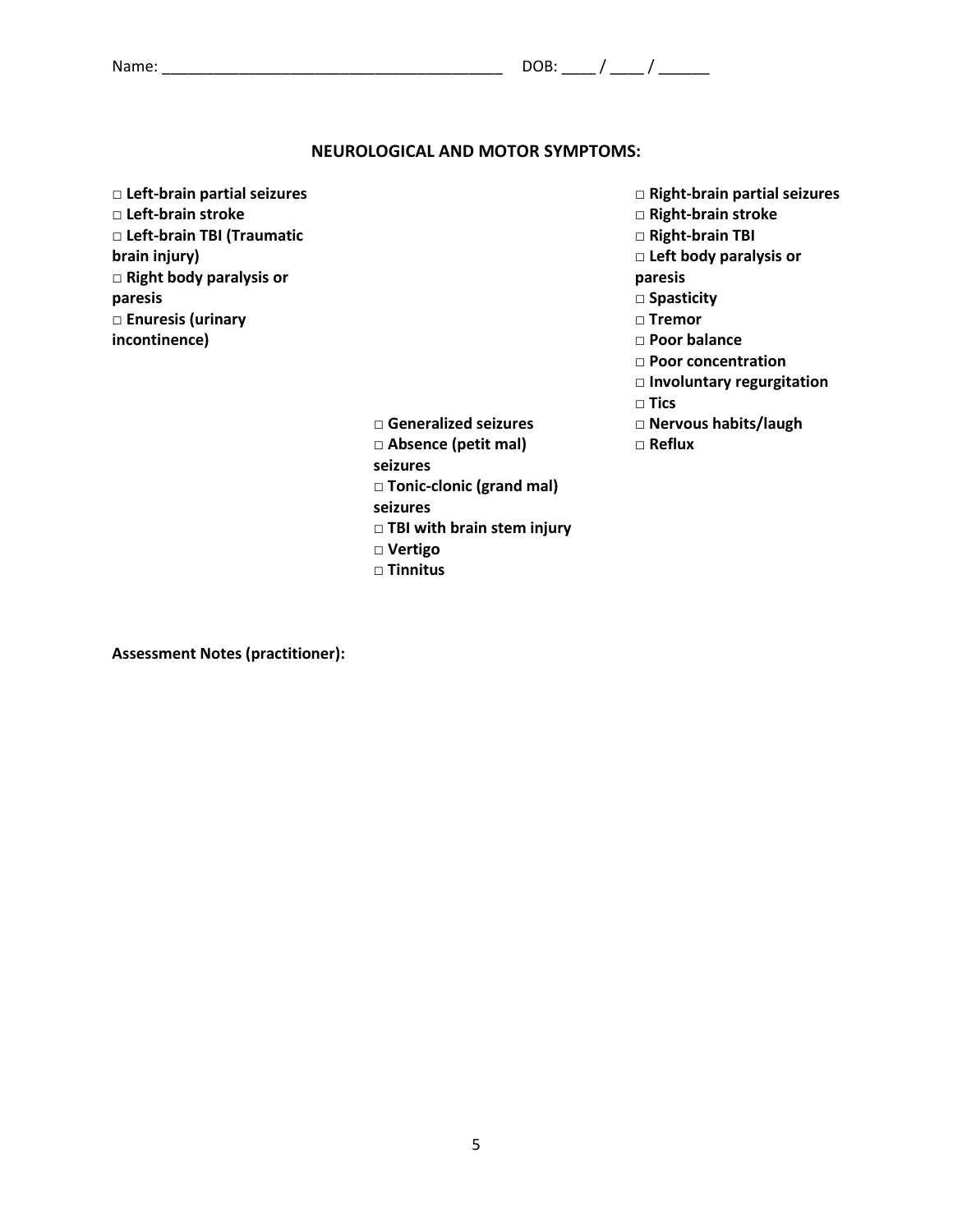### **IMMUNE, ENDOCRINE & ANS SYMPTOMS:**

**□ Hypertension □ Hypotension □ Incontinence**

**migraine)**

 **□ Lupus**

**□ Asthma**

**sensitivities**

**(IBS)**

**□ Severe PMS (mood swings,** 

**□ Chronic fatigue syndrome □ Irritable Bowel Syndrome** 

**□ Autoimmune disorders:**

 **□ Rheumatoid Arthritis □ Crohn's disease □ Multiple Sclerosis**

□ **Intolerant of coffee, alcohol and many medications**

**□ Multiple chemical** 

 **□ Type I diabetes**

**□ Sugar craving (hypoglycemia) □ Immune deficiency □ Low thyroid function □ PMS – depressive symptoms □ Irritability** □ **Mood swings □ Insomnia □ Sugar craving □ Migraines □ Pain □ Cramps □ Post-partum depression □ Intolerant of alcohol, other sedative drugs**

**□ PMS - □ Mania, rage, agitation □ Racing thoughts □ Menopausal hot flashes □ Skin allergies - eczema □ Heart palpitations □ Constipation □ Intolerant of coffee and other stimulants (agitation)**

**□ Irregular menstrual** 

**periods**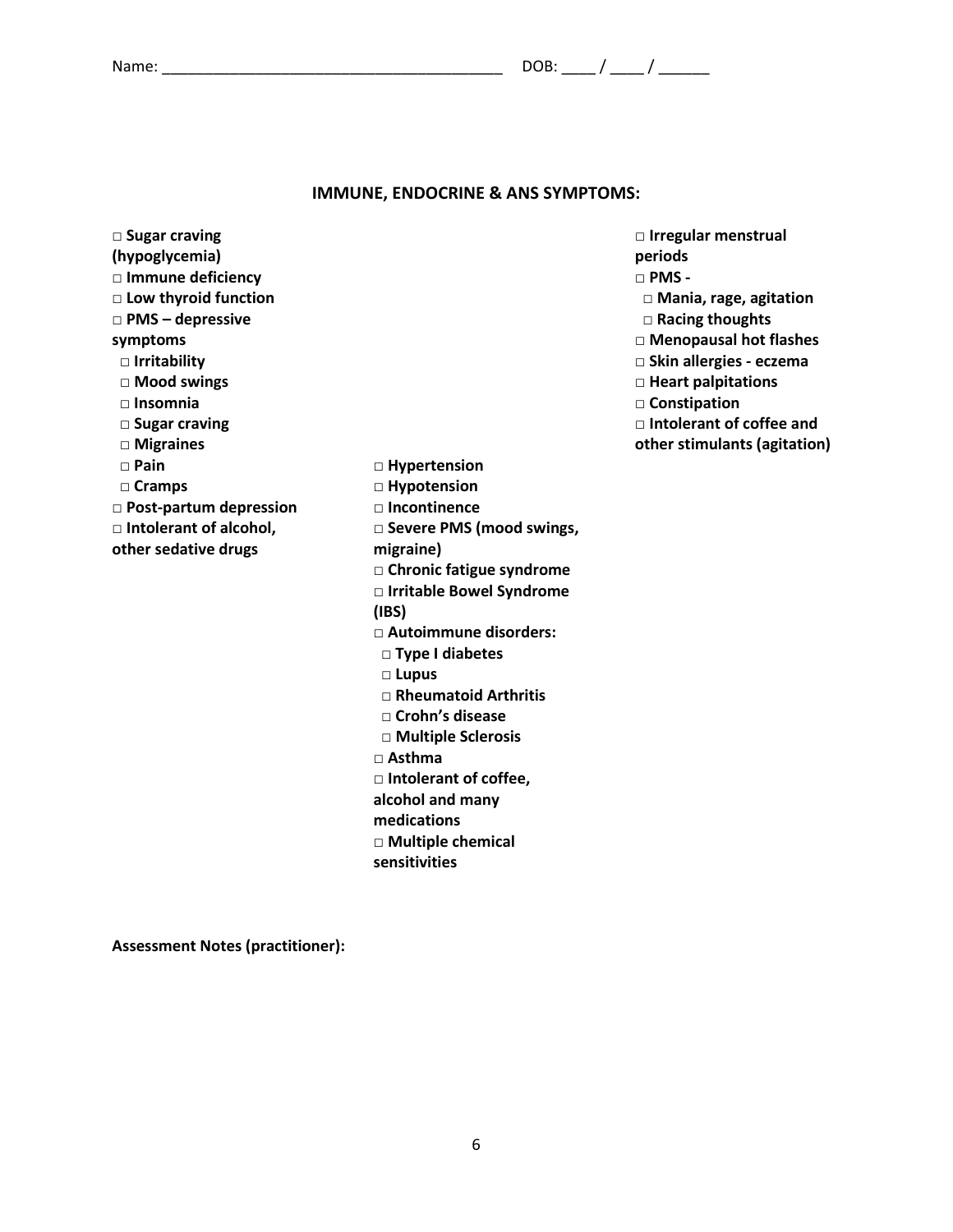## **History**

**Prenatal events, and/or injuries such as stress, injury, drug exposure, difficult labor, forceps delivery, breech birth, induced labor, Pitocin, anesthesia, anoxia, premature/late delivery, or post-birth problems? Other? Please describe.** 

**Problems with growth and development such as sever or recurrent illnesses or infections, allergies, emotional difficulties, behavioral problems, appetite/digestion, language/speech, coordination? Walking or talking early? Walking or talking late? History of ear infections? Please describe.** 

**Physical trauma, injury, coma, accidents, high fever, serious illness, surgery, CNS infection, poisoning, anoxia, stroke, heart attack? Have you ever been to the Emergency Room? Please describe.** 

**Recreational drug use? Is so, when, what drugs, and how did each affect you? Have you ever had a drug overdose?** 

**Sensitivity to light such as discomfort with florescent lights, glare, or computer screens? Do things seem too loud?** 

**Psychological stresses/life changes, especially during childhood such as a death, divorce, loss, move, school change, job change, illness? Did you experience emotional, physical or sexual abuse or neglect? Please describe.** 

**Currently or recently on any medications, drugs, hormone replacements, allergy or asthma treatments, alternative therapies, nasal sprays? Other? Please list name, dosage and indication for use.**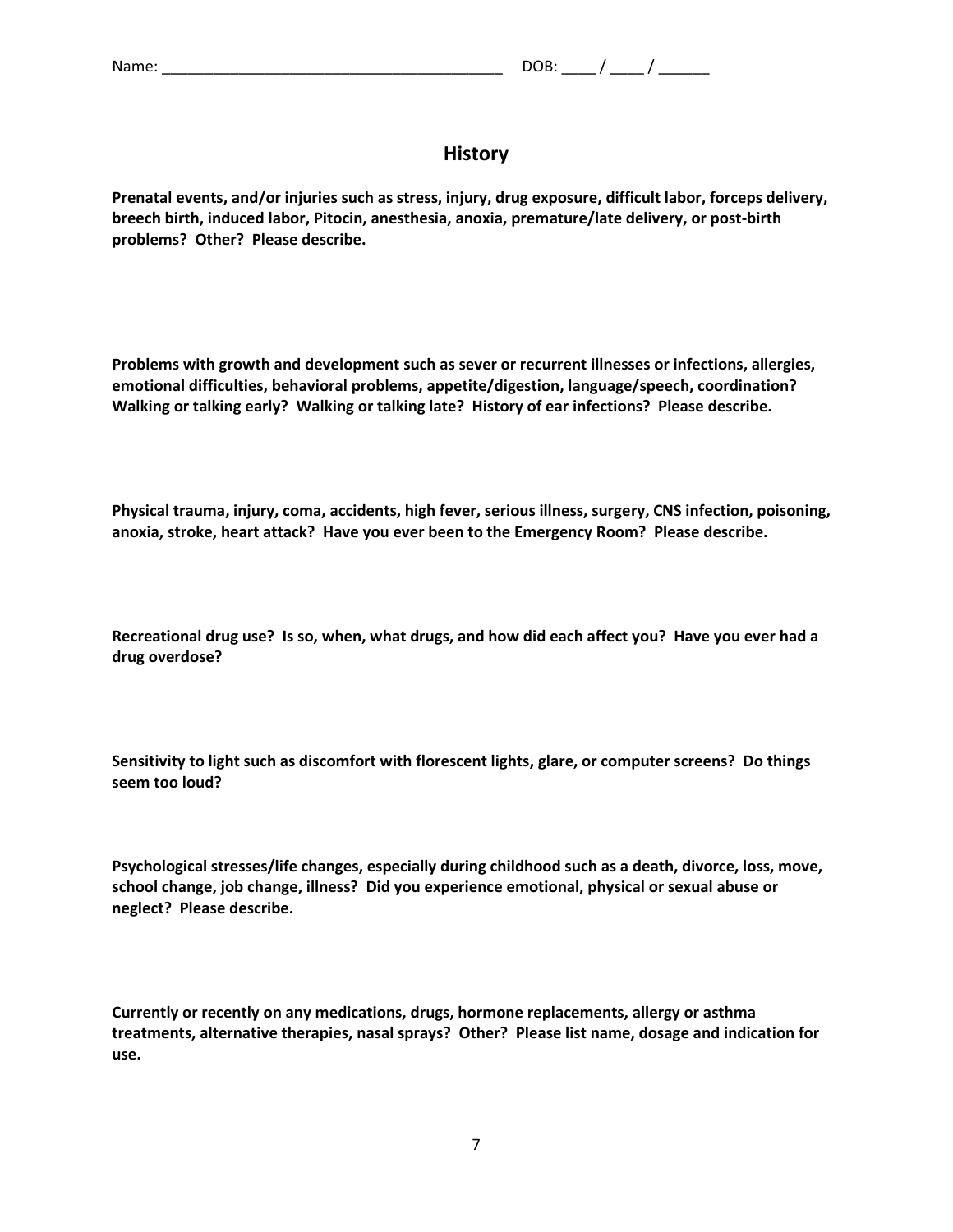| Name: |  |  |  |
|-------|--|--|--|
|       |  |  |  |
|       |  |  |  |

**Surgeries, hospitalizations, or medical treatments? Was either general or local anesthesia used? Please describe.** 

**Are you currently under treatment or supervision by a health provider? For what condition(s)? Who is your primary health provider?**

**Any psychological therapies (psychologist, social worker, family therapist)? Are you currently in psychotherapy? If so, with whom? Have you ever been given a psychiatric diagnosis?** 

**Any educational therapies (tutors, special schools, resource teacher, vision therapy, etc.)? Please describe.** 

**Have you ever had any neurological or educational testing? Do you have copies of these tests or the results?** 

**Sexual history. History of sexual abuse? History of sexual dysfunction or concerns? Do you have concerns about libido?** 

**Family history: Have any close relatives experienced problems such as epilepsy, autism, Asperger's alcoholism, mental illness, depression, suicide, incarceration or any of the other problems reviewed in this assessment? Please describe.**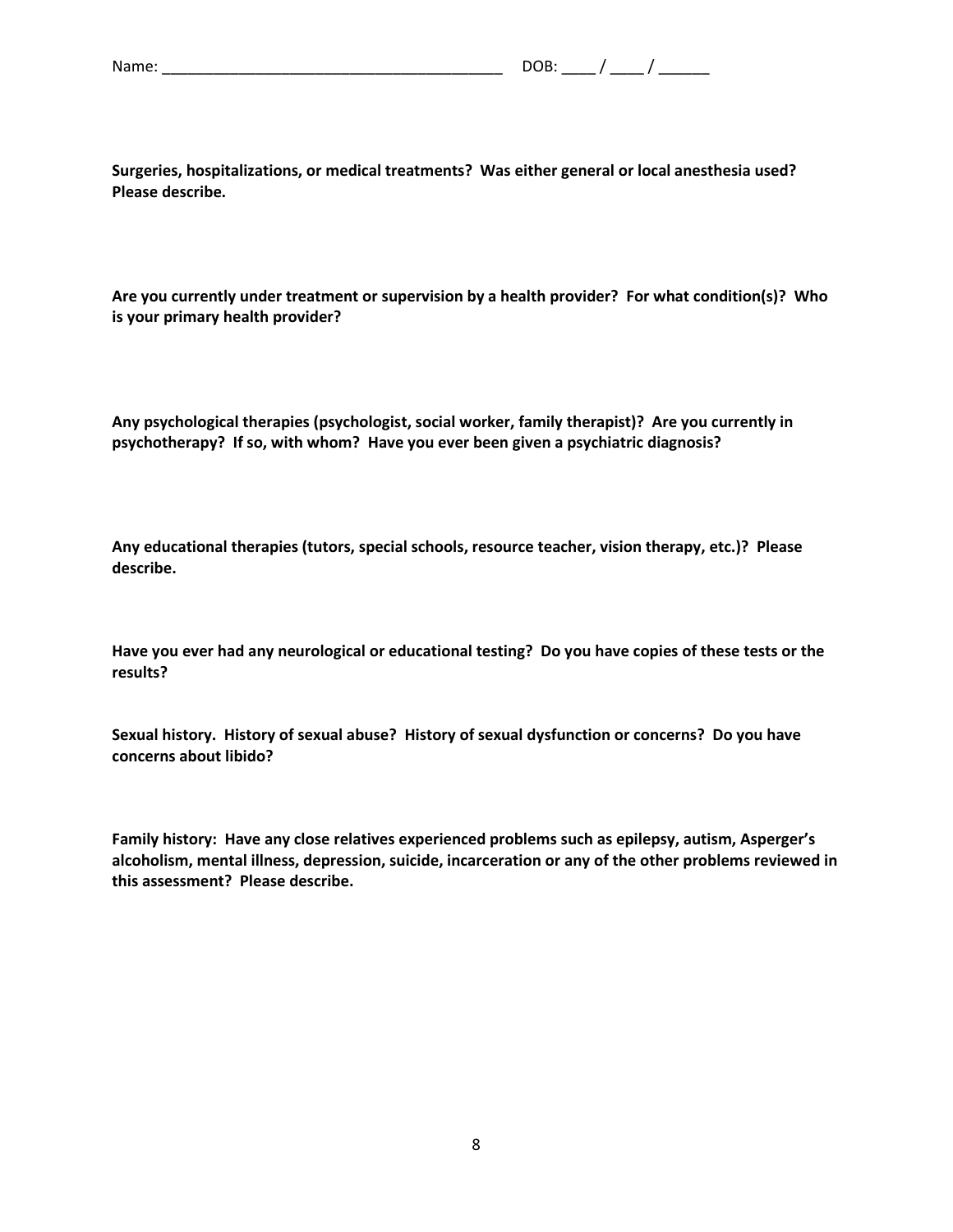Name: \_\_\_\_\_\_\_\_\_\_\_\_\_\_\_\_\_\_\_\_\_\_\_\_\_\_\_\_\_\_\_\_\_\_\_\_\_\_\_\_ DOB: \_\_\_\_ / \_\_\_\_ / \_\_\_\_\_\_

**Lifestyle Inventory:**

| Do you drink alcohol?                    | If so, how often?                                         |                          | How much?                 |                  |
|------------------------------------------|-----------------------------------------------------------|--------------------------|---------------------------|------------------|
|                                          | Do you drink caffeine (soda, tea, coffee, energy drink)?  |                          | How much?                 | When in the day? |
| Do you smoke?                            | If so, how many cigarettes per day?                       |                          | How long have you smoked? |                  |
|                                          | Do you like sweets/sugar? (including soda, cereals, etc.) |                          |                           |                  |
| If yes, how often?                       | What quantity daily?                                      |                          |                           |                  |
| Do you eat chocolate?                    | How much and how often?                                   |                          |                           |                  |
| Do you crave salt?                       |                                                           |                          |                           |                  |
| What foods do you favor?                 |                                                           |                          |                           |                  |
| Do you use supplements? If so, for what? |                                                           |                          |                           |                  |
|                                          | How many hours do you watch TV on weekdays?               |                          | On weekends?              |                  |
| Do you play computer games?              |                                                           | How many hours per week? |                           |                  |
| Do you read for pleasure?                |                                                           |                          |                           |                  |
| Do you exercise?                         | What form(s)?                                             | How many times a week?   |                           |                  |
| What do you do to relax?                 |                                                           |                          |                           |                  |